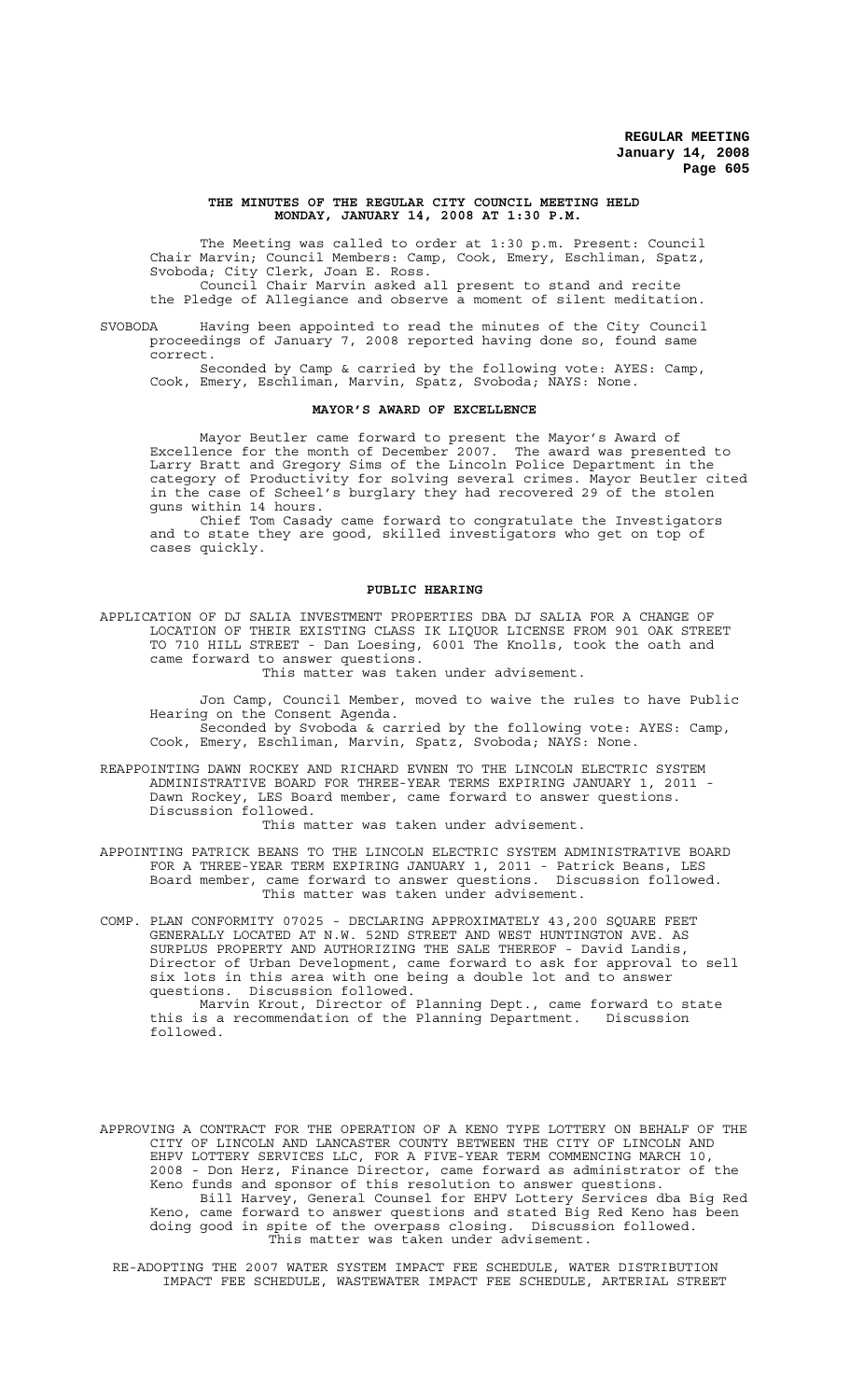> IMPACT FEE SCHEDULE, AND NEIGHBORHOOD PARK AND TRAIL IMPACT FEE SCHEDULE WITHOUT ANY ADJUSTMENT FOR INFLATION FOR 2008 - Ron Eklund, LIBA representative, and to introduce Andre Mick, Director of Policy and Research for LIBA. Andre' Mick, Director of Policy and Research for LIBA, came forward to state LIBA's support of this proposed legislation. Discussion followed. Fred Hoke, Home Builders Association, came forward in support of a temporary impact fee freeze. Discussion followed. Kyle Fischer, 1135 M Street, came forward representing the Chamber of Commerce in support. Discussion followed. Chamber of Commerce in support. Discussion followed.<br>John Layman, real estate consultant and appraiser, came forward in support. Discussion followed. Kent Seacrest, 1111 Lincoln Mall, Suite 350, came forward to state his concerns. Earl Visser, 3646 N. 48 $^{\text{th}}$  Street, came forward in support. Russell Miller, 341 S. 52nd Street, came forward representing his neighborhood association in opposition. Discussion followed. Richard Esquivel, 733 W. Cuming Street, came forward in opposition. Discussion followed. Greg MacLean, Director of Public Works & Utilities Dept., came forward to answer questions. Discussion followed. Michaela Hansen, Public Works & Utilities Dept., came forward to answer questions. Discussion continued. This matter was taken under advisement. AMENDING THE FISCAL YEAR 2007/08 TO 2012/13 SIX YEAR CAPITAL IMPROVEMENT PROGRAM TO MOVE FUNDING TO THE FIRST YEAR (2007/08) OF THE CIP,

IDENTIFYING FUNDING SOURCES, ESTABLISH A PROJECT FOR THE WEST HAYMARKET REDEVELOPMENT PROJECT AREA AND ITS ENVIRONS, AND ESTABLISH APPROPRIATIONS FOR THAT PROJECT - Don Herz, Finance Director, came forward to request approval of City appropriations for an analysis of the West Haymarket Development Project before 2009 at which time the Mayor would like to present it to the citizens for a vote. Kent Morgan, Planning Department, came forward to answer questions. Discussion continued.

Kent Seacrest,1111 Lincoln Mall, came forward as a member of the 2015 Vision Committee in support of the resolution. Discussion followed.

Curt Donaldson, 2860 R Street, came forward to suggest \$600,000 be taken from the Keno Funds designated for Antelope Valley. Discussion followed.

This matter was taken under advisement.

**\*\* END OF PUBLIC HEARING \*\***

# **COUNCIL ACTION**

## **LIQUOR RESOLUTIONS**

APPLICATION OF DJ SALIA INVESTMENT PROPERTIES DBA DJ SALIA FOR A CHANGE OF LOCATION OF THEIR EXISTING CLASS IK LIQUOR LICENSE FROM 901 OAK STREET TO 710 HILL STREET - CLERK read the following resolution, introduced by Jon Camp, who moved its adoption for approval: A-84676 BE IT RESOLVED by the City Council of the City of Lincoln, Nebraska:

That after hearing duly had as required by law, consideration of the facts of this application, the Nebraska Liquor Control Act, including Neb. Rev. Stat. § 53-129, and the pertinent City ordi Rev. Stat. § 53-129, and the pertinent City ordinances, the City Council recommends that the application of DJ Salia Investment Properties dba DJ Salia to move its presently licensed premise and existing Class "IK" liquor license from 901 Oak Street to 710 Hill Street, Lincoln, Nebraska, be approved with the condition that the premise complies in every respect with all City and State regulations.

BE IT FURTHER RESOLVED that the City Clerk is directed to transmit a copy of this resolution to the Nebraska Liquor Control Commission.

Introduced by Jon Camp

Seconded by Svoboda & carried by the following vote: AYES: Camp, Cook, Emery, Eschliman, Marvin, Spatz, Svoboda; NAYS: None.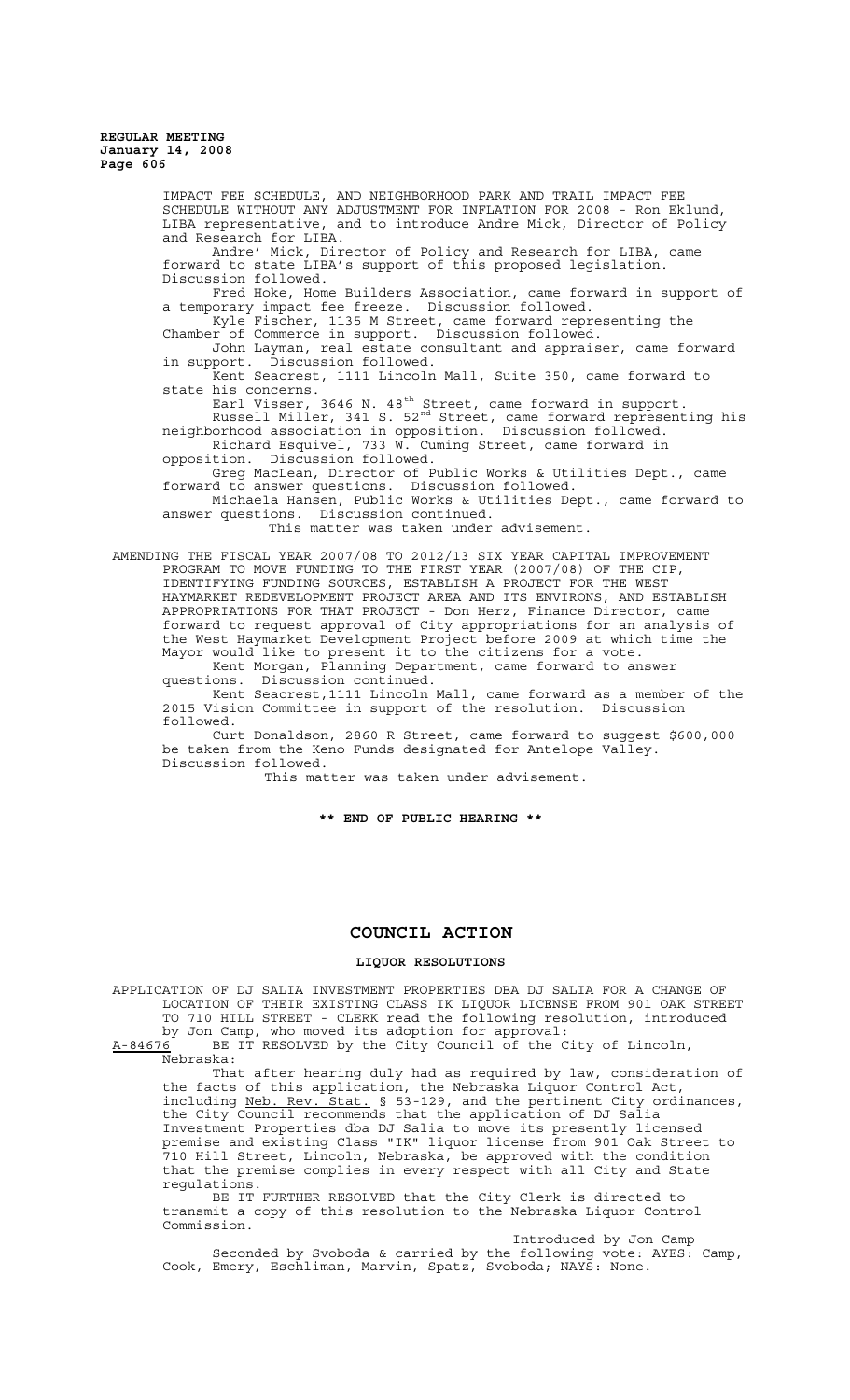## **ORDINANCES - 2ND READING & RELATED RESOLUTIONS (as required)**

- APPROVING TWO FIVE-YEAR/3,500 HOUR LEASE/PURCHASE AGREEMENTS BETWEEN THE CITY AND MERCHANTS CAPITOL RESOURCES, INC. TO PROVIDE TWO 2008 CATERPILLAR ARTICULATED FRAME FOUR-WHEEL DRIVE LOADERS FOR USE BY THE PUBLIC WORKS & UTILITIES STREET MAINTENANCE OPERATIONS IN CONSTRUCTION, MAINTENANCE AND SNOW REMOVAL PROJECTS - CLERK read an ordinance, introduced by Ken Svoboda, accepting and approving two five-year lease agreements with option to purchase between the City of Lincoln, Nebraska and Merchants Capitol Resources, Inc. for two 2008 Caterpillar 938HX Articulated Frame Four Wheel Drive Wheel Loaders per Specification #07-345 for use by the Department of Public Works & Utilities, the second time.
- AMENDING SECTION 2.76.375 OF THE LINCOLN MUNICIPAL CODE TO CLARIFY THE LANGUAGE REGARDING ELIGIBILITY FOR HOLIDAY PAY - CLERK read an ordinance, introduced by Ken Svoboda, amending Section 2.76.375 of the Lincoln Municipal Code to clarify that an employee must be in a pay status the normal hours scheduled the working day before and the normal hours scheduled the working day after the authorized holiday in order to be eligible for holiday pay; and repealing Section 2.76.375 of the Lincoln Municipal Code as hitherto existing, the second time.
- AMENDING THE PAY SCHEDULE FOR A CERTAIN EMPLOYEE GROUP BY CREATING THE CLASSIFICATION OF LIBRARIES SYSTEM COORDINATOR - CLERK read an ordinance, introduced by Ken Svoboda, amending Section 1 of Ordinance No. 18967 passed August 6, 2007, relating to the pay schedules of employees whose classifications are assigned to the pay range which is prefixed by the letter "A," by creating the job classification of "Libraries System Coordinator," the second time.
- AMENDING SECTION 14.20.020 OF THE LINCOLN MUNICIPAL CODE RELATING TO THE PROCEDURE FOR VACATION OF PUBLIC WAYS TO CLARIFY RESPONSIBILITIES AND TO PROVIDE FOR THE EXPIRATION OF APPLICATIONS FOR THE VACATION OF A PUBLIC WAY - CLERK read an ordinance, introduced by Ken Svoboda, amending Section 14.20.020 of the Lincoln Municipal Code relating to the procedure for vacation of public ways to clarify responsibilities and to provide for the expiration of applications for the vacation of a public way; and repealing Section 14.20.020 of the Lincoln Municipal Code as hitherto existing,
- COMP. PLAN CONFORMITY 07025 DECLARING APPROXIMATELY 43,200 SQUARE FEET GENERALLY LOCATED AT N.W. 52ND STREET AND WEST HUNTINGTON AVE. AS SURPLUS PROPERTY AND AUTHORIZING THE SALE THEREOF - CLERK read an ordinance, introduced by Ken Svoboda, declaring approximately 43,200 square feet of City-owned property generally located near N.W. 52<sup>nd</sup> Street and West Huntington Avenue as surplus and authorizing the sale thereof, the second time.

## **PUBLIC HEARING RESOLUTIONS**

- APPROVING A CONTRACT FOR THE OPERATION OF A KENO TYPE LOTTERY ON BEHALF OF THE CITY OF LINCOLN AND LANCASTER COUNTY BETWEEN THE CITY OF LINCOLN AND EHPV LOTTERY SERVICES LLC, FOR A FIVE-YEAR TERM COMMENCING MARCH 10, 2008 - CLERK read the following resolution, introduced by Ken Svoboda, who moved its adoption:<br>A-84677 WHEREAS, the City of Linco
- A-84677 WHEREAS, the City of Lincoln entered into a non-exclusive contract with Lincoln's Big Red Keno, Ltd. (now known as Lincoln's Big Red Lottery Services Ltd.) a Nebraska limited partnership, for the operation of keno type lottery on behalf of the City of Lincoln and the County of Lancaster, dated March 10, 1993; and

WHEREAS, the City Council, on December 4, 1995, exercised its right of renewal for an additional five-year term for the operation of a keno type lottery on behalf of the City of Lincoln and the County of Lancaster commencing March 10, 1998 and extending through March 9, 2003; and

WHEREAS, Section 28 of the contract between Lincoln's Big Red Lottery Services, Ltd. and the City of Lincoln provides that: "The City shall have the right, through its City Council, to renew this contract for one additional term of not to exceed five years. Such renewal shall be effective by passage of a resolution by the City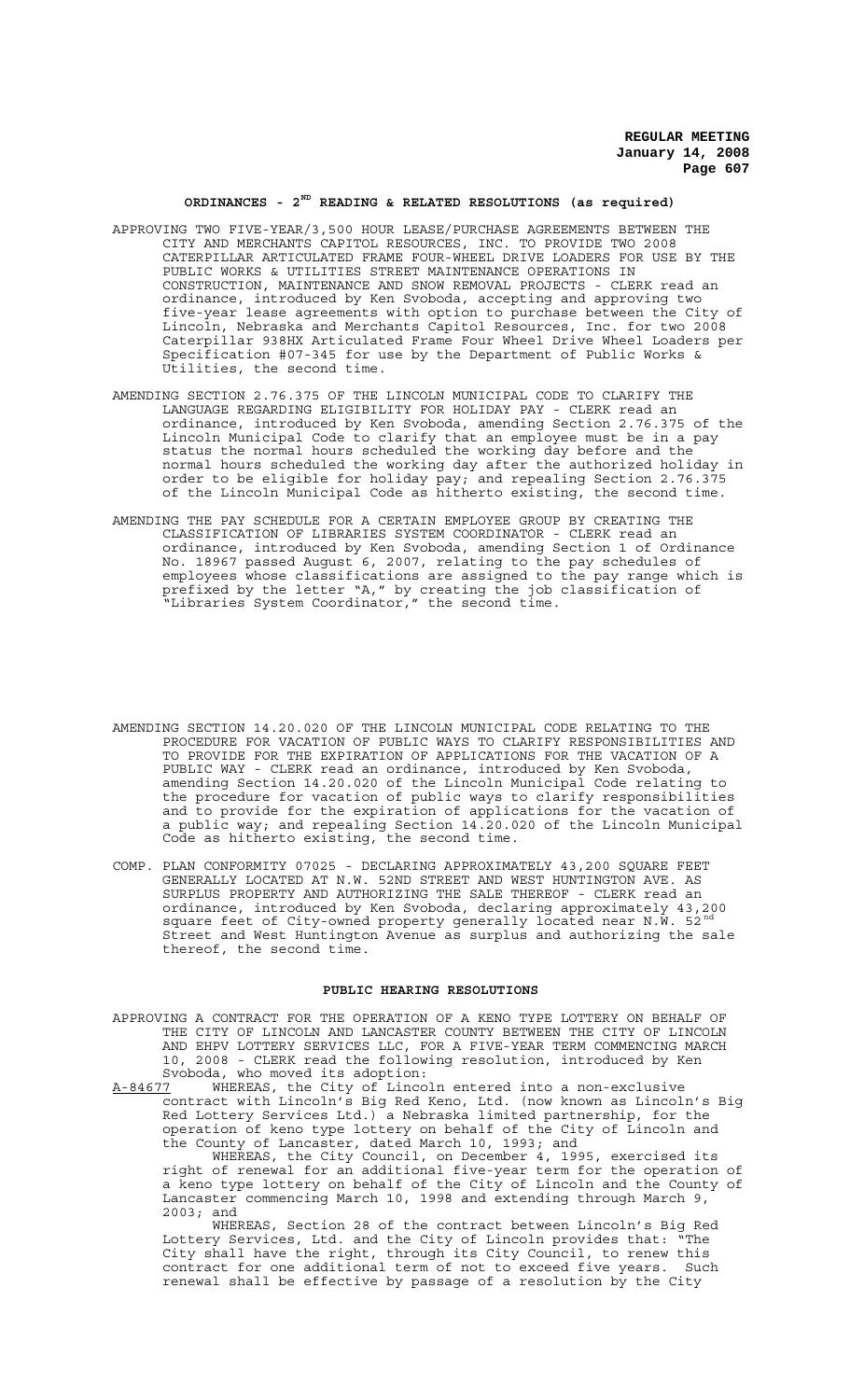> Council exercising such right of renewal and giving operator notice of such action by the City Council at least 30 days before expiration of the original term." Thereafter, the parties may mutually agree to additional extensions to the term; and

WHEREAS, the City has approved the assignment of the contract with Lincoln's Big Red Lottery Services Ltd. to EHPV Lottery Services LLC; and

WHEREAS, EHPV Lottery Services LLC has requested an additional renewal for its contract for the operation of a keno type lottery within the City of Lincoln and the County of Lancaster; and

WHEREAS, the City Council is now desirous of mutually agreeing to such extension renewal for an additional term of five years.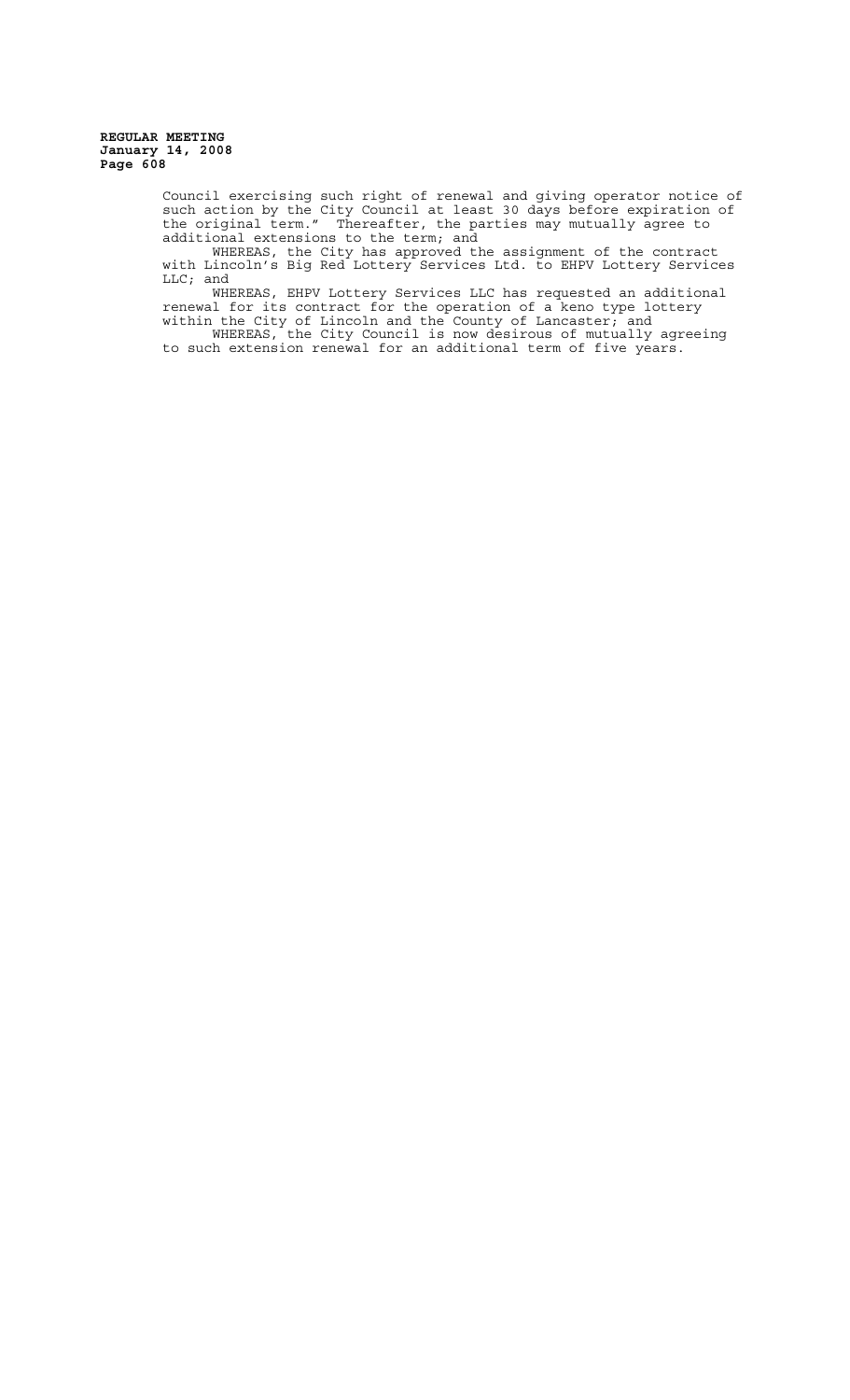NOW, THEREFORE, BE IT RESOLVED by the City Council of the City of Lincoln, Nebraska:

The City Council does hereby mutually agree with EHPV Lottery Services LLC to extend the term of its contract, attached hereto marked as Attachment "A", for the operation of a keno type lottery on behalf of the City of Lincoln and the County of Lancaster for an additional term of five years commencing on March 10, 2008 and terminating on March 9, 2013 without further extensions of the term of said contract unless mutually agreed to by the parties.

BE IT FURTHER RESOLVED that the City Clerk is directed to transmit one copy of this resolution to EHPV Lottery Services LLC c/o Gary Vander Woude, Chief Financial Officer, 11248 John Galt Blvd., Omaha, NE 68137; one copy to the City's Finance Director; and one copy to Steve Schatz, Charitable Gaming Division, Nebraska Department of Revenue, P.O. Box 94818, Lincoln, NE 68509-4818.

Introduced by Ken Svoboda Seconded by Camp & carried by the following vote: AYES: Camp, Emery, Marvin, Spatz, Svoboda; NAYS: Cook, Eschliman.

- RE-ADOPTING THE 2007 WATER SYSTEM IMPACT FEE SCHEDULE, WATER DISTRIBUTION IMPACT FEE SCHEDULE, WASTEWATER IMPACT FEE SCHEDULE, ARTERIAL STREET IMPACT FEE SCHEDULE, AND NEIGHBORHOOD PARK AND TRAIL IMPACT FEE SCHEDULE WITHOUT ANY ADJUSTMENT FOR INFLATION FOR 2008 - PRIOR to reading:
- EMERY Moved to amend Bill No. 08R-4 in the following manner: 1. On page 2, line 7, strike the words, "and shall not be subject to adjustment for inflation until January 1, 2009" and insert in lieu thereof the following language: for calendar year 2008. 2. On page 2, between lines 7 and 8, insert a new paragraph to read as follows: BE IT FURTHER RESOLVED that on January 1, 2009 and on January 1 of each following year, unless and until said re-adopted impact fee schedules beginning January 1, 2007 are otherwise revised or replaced, each amount set forth in each schedule shall be adjusted to reflect the effects of inflation on those costs as set forth in the Impact Fee Study.

Seconded by Svoboda & carried by the following vote: AYES: Camp, Cook, Emery, Eschliman, Marvin, Spatz, Svoboda; NAYS: None.

COOK Moved to amend Bill No. 08R-4 in the following manner: 1. On page 1, line 19, delete the words "January 1, 2007" and insert in lieu thereof the words, June 2, 2003. 2. On page 2, line 5, delete the words "January 1, 2007" and insert in lieu thereof the words, June 2, 2003.

Seconded by Marvin & **LOST** by the following vote: AYES: None; NAYS: Camp, Cook, Emery, Eschliman, Marvin, Spatz, Svoboda

MARVIN Moved to amend Bill No. 08R-4 in the following manner: 1. On page 1, at the end of line 20, delete the period, insert a semi-colon and the word <u>and</u>, and insert a new paragraph as follows: 1. On page 1, at the end of line 20, delete the period, insert a semi-colon and the word and, and insert a new paragraph as follows: WHEREAS, the City Council has determined that the Water System Fee Schedule and Wastewater Fee Schedule, that were adopted in 2007, should be maintained for 2008, and the City Council should not vote to increase water/wastewater rates during calendar year 2008. Furthermore, the Water and Wastewater CIP should be adjusted accordingly to reflect the reduced amount of revenue brought about by freezes in rates. 2. On page 2, after line 9, insert a new paragraph as follows: <u>BE IT FURTHER</u> RESOLVED that the City Council shall not vote to increase the water/wastewater rates during calendar year 2008 and the Water and Wastewater CIP shall be adjusted accordingly to reflect the reduced amount of revenue.

Seconded by Cook & **LOST** by the following vote: AYES: Cook, Emery, Marvin; NAYS: Camp, Eschliman, Spatz, Svoboda.

CLERK Read the following resolution, introduced by Ken Svoboda, who moved its adoption:

A-84678 WHEREAS, Lincoln Municipal Code Section 27.82.050 provides for the City Council to determine the amount of each required impact fee through the use of impact fee schedules; and

WHEREAS, the City Council has considered the Lincoln Impact Fee Study prepared by Duncan & Associates dated October, 2002; and WHEREAS, the City C ouncil has adopted the Water System Impact Fee Schedule, Water Distribution Impact Fee Schedule, Wastewater Impact Fee Schedule, Arterial Street Impact Fee Schedule, and Neighborhood Park and Trail Impact Fee Schedule, establishing such impact fees for 2003, 2004, 2005, 2006, and 2007 as set forth is Attachments A, B, C, D, and E to Resolution No. A-81905; and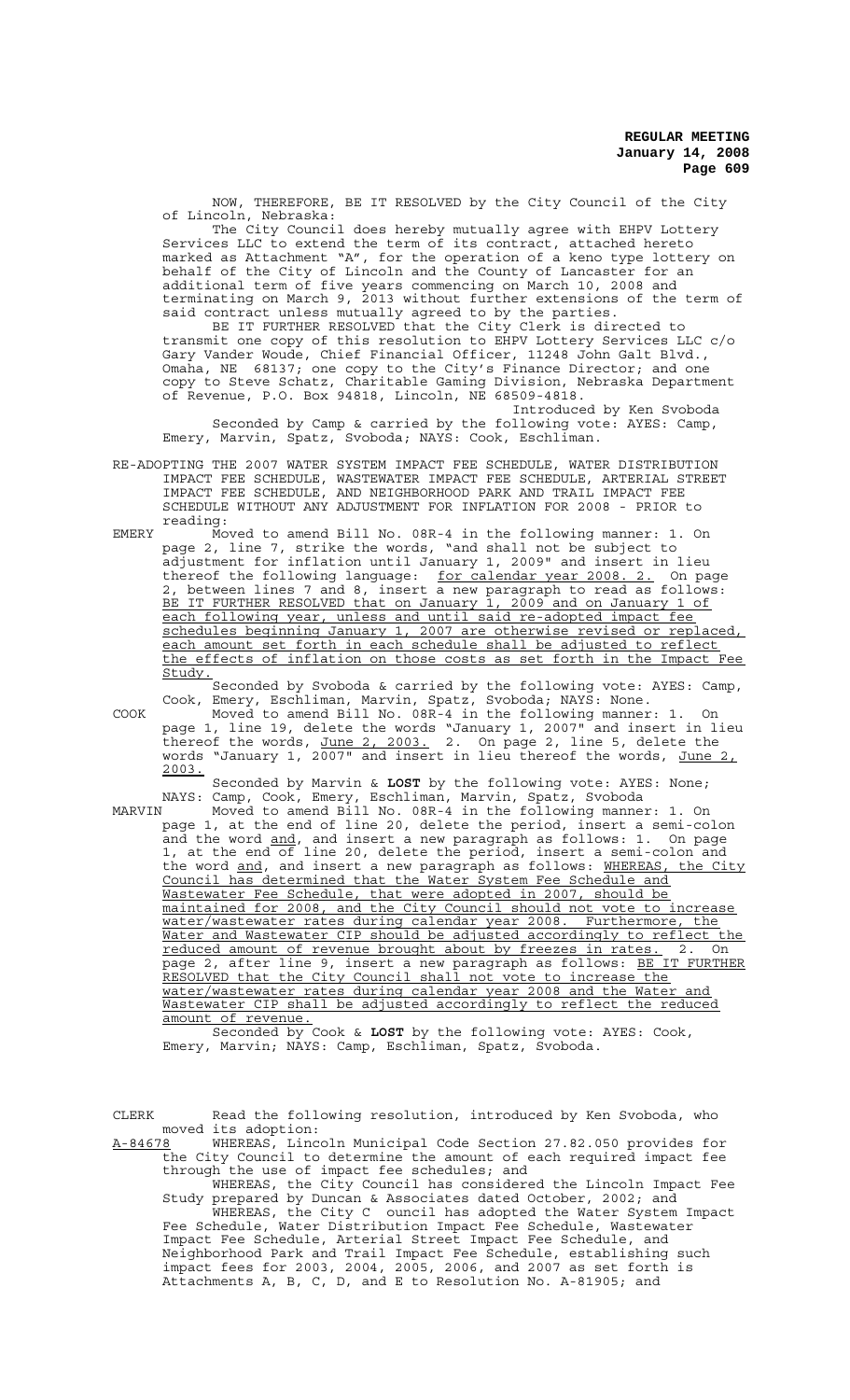> WHEREAS, pursuant to subsection (k) of Lincoln Municipal Code 27.82.110 beginning on January 1, 2005 and on January 1 of each following year unless and until the impact fee schedules are otherwise revised or replaced by the City Council each amount set forth in each schedule shall be adjusted to reflect the effects of inflation on those costs set forth in the Impact Fee Study; and

WHEREAS, the City Council has determined that the Water System Impact Fee Schedule, Water Distribution Impact Fee Schedule, Wastewater Impact Fee Schedule, Arterial Street Impact Fee Schedule, and Neighborhood Park and Trail Impact Fee Schedule beginning January 1, 2007 should be re-adopted beginning January 1, 2008 without any adjustment for inflation.

NOW, THEREFORE, BE IT RESOLVED by the City Council of the City of Lincoln, Nebraska:

That the Water System Impact Fee Schedule, Water Distribution Impact Fee Schedule, Wastewater Impact Fee Schedule, Arterial Street Impact Fee Schedule, and Neighborhood Park and Trail Impact Fee Schedule beginning January 1, 2007 (Attachments A, B, C, D, and E respectively) established by Resolution No. A-81905 are hereby readopted and shall not be subject to adjustment for inflation until January 1, 2009 for calendar year 2008.

BE IT FURTHER RESOLVED that on January 1, 2009 and on January 1 BE IT FURTHER RESOLVED that on January 1, 2009 and on January 1 of each following year, unless and until said re-adopted impact fee schedules beginning January 1, 2007 are otherwise revised or replaced, each amount set forth in each schedule shall be adjusted to reflect the effects of inflation on those costs as set forth in the Impact Fee <u>Study.</u>

BE IT FURTHER RESOLVED that the City Council will study the effect of Impact Fees on development and the economic health of the City.

Introduced by Ken Svoboda, Jon Camp, Robin Eschliman, John Spatz

SVOBODA So Moved.

Seconded by Spatz & carried by the following vote: AYES: Camp, Emery, Eschliman, Spatz, Svoboda; NAYS: Cook, Marvin.

ACCEPTING THE REPORT OF NEW AND PENDING CLAIMS AGAINST THE CITY AND

APPROVING DISPOSITION OF CLAIMS SET FORTH FOR THE PERIOD OF DECEMBER 1 - 31, 2007 - CLERK read the following resolution, introduced by Ken Svoboda, who moved its adoption:

A-84679 BE IT RESOLVED by the City Council of the City of Lincoln,  $A-84679$  BE:<br>Nebraska:

That the claims listed in the attached report, marked as Exhibit "A", dated January 2, 2008, of various new and pending tort claims filed against the City of Lincoln with the Office of the City Attorney or the Office of the City Clerk, as well as claims which have been disposed of, are hereby received as required by Neb. Rev. Stat. § 13-905 (Reissue 1997). The dispositions of claims by the Office of the City Attorney, as shown by the attached report, are hereby approved:

| DENIED        |            | ALLOWED/SETTLED         |            |
|---------------|------------|-------------------------|------------|
| Carol Koch    | \$3,000.00 | John Lukes & Lois Lukes | \$4,243.73 |
| Ronnie Beetem | NAS*       | Bryan Moody             | 740.02     |
| Scott Renfro  | NAS*       | Jesus Castillo          | 683.74     |
| Jason Koerner | 17.00      | Louis Clupny            | 15.00      |
|               |            | Todd Fraun              | 2,505.60   |
|               |            | Julie Beasley           | 304.49     |
|               |            | Anthony B. Schutz       | 999.20     |

\* No Amount Specified. The City Attorney is hereby directed to mail to the various claimants listed herein a copy of this resolution which shows the final disposition of their claim.

Introduced by Ken Svoboda Seconded by Camp & carried by the following vote: AYES: Camp, Cook, Emery, Eschliman, Marvin, Spatz, Svoboda; NAYS: None.

AMENDING THE FISCAL YEAR 2007/08 TO 2012/13 SIX YEAR CAPITAL IMPROVEMENT PROGRAM TO MOVE FUNDING TO THE FIRST YEAR (2007/08) OF THE CIP, IDENTIFYING FUNDING SOURCES, ESTABLISH A PROJECT FOR THE WEST HAYMARKET REDEVELOPMENT PROJECT AREA AND ITS ENVIRONS, AND ESTABLISH APPROPRIATIONS FOR THAT PROJECT - PRIOR to reading: SVOBODA Moved to strike the words "the 2005 Stormwater Bond Issue Interest Earnings (GO)" and replace it with (OF). Seconded by Camp & carried by the following vote: AYES: Camp,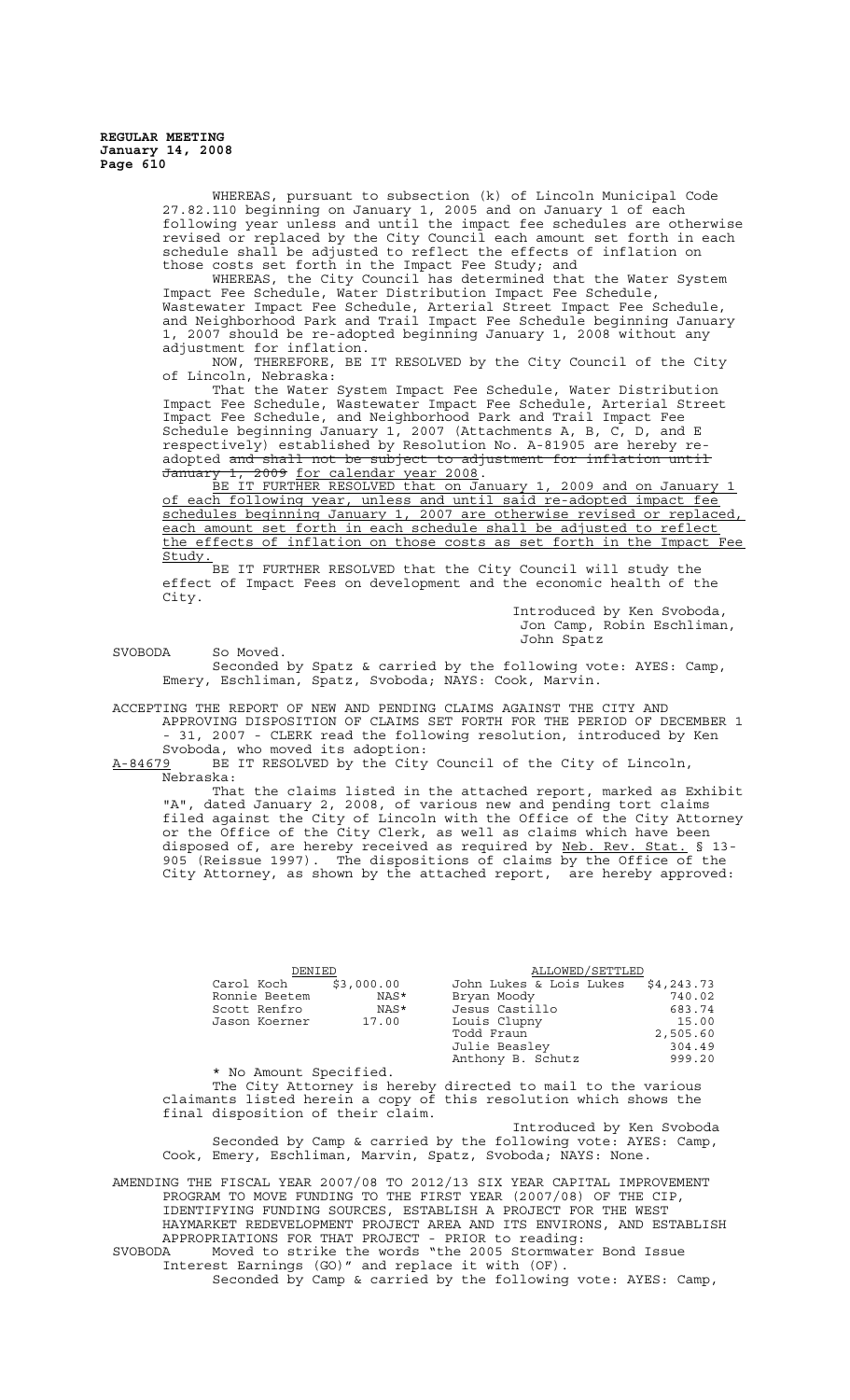Cook, Emery, Eschliman, Marvin, Spatz, Svoboda; NAYS: None.

CAMP Requested a friendly amendment of clarification to distinguish \$600,000 as City money and \$1,650,000 from private sector. Request to say City (OF) and Private (OF).<br>SVORODA – Approved

SVOBODA Approved.<br>ESCHLIMAN Moved to

ESCHLIMAN Moved to delay action and to have continued public hearing of Bill No. 08R-13 February 25, 2008.

Seconded by Camp & **LOST** by the following vote: AYES: Eschliman, Marvin; NAYS: Camp, Cook, Emery, Spatz, Svoboda.

CLERK Read the following resolution, introduced by Ken Svoboda, who moved its adoption:<br>A-84680 WHEREAS, Reso

WHEREAS, Resolution No. A-84483, adopted by the City Council of Lincoln, Nebraska on August 20, 2007, adopted the fiscal year 2007- 2008 annual budget for the City of Lincoln and further adopted the Capital Improvement Program attached to Resolution No. A-84483 as Schedule No. 5; and

WHEREAS, Resolution No. A-84483 appropriated all money received or to be received from the County of Lancaster, the State of Nebraska, or the United States, as well as from any grants, donations, or contributions received for public purposes and the interest thereon notwithstanding any sum limitation set forth in the annual budget; and WHEREAS, the City of Lincoln has adopted the West Haymarket

Redevelopment Project (including a new area) as an approved project within the Lincoln Center Redevelopment Plan; and

WHEREAS, a capital improvement project for the West Haymarket Redevelopment Project was not included within Schedule No. 5 of the Annual Budget as a capital improvement project to be funded in fiscal year 2007-2008; and

WHEREAS, the City desires to amend project 070600000351, Arena Improvements or Replacement, in the second year (2008-2009) of the Fiscal Year 2007-2008 – 2012-13 Six Year Capital Improvement Program (CIP) to move funding to the first year (2007-2008) of the CIP, identify funding sources, establish a project for the West Haymarket Redevelopment Project area and its environs, and establish appropriations for that project; and

WHEREAS, Article IX-B Section 7 of the Lincoln City Charter states that, "The [city] council shall not appropriate any money in any budget for any capital improvements project unless and until the conformity or non-conformity of the project has been reported on by the Planning Department by special report or in connection with the Capital Improvements Programming process." The Charter definition of "Planning Department" includes the Planning Commission; and

WHEREAS, the Lincoln City-Lancaster County Planning Commission has reviewed the West Haymarket Redevelopment Project for conformity or nonconformity with the Comprehensive Plan as a capital improvement project as part of the review of amendments to the Lincoln Center Redevelopment Plan approved by Resolution No. A-84603; and

WHEREAS, the Planning Commission found the proposed West Haymarket Redevelopment Project to be in conformity with the Comprehensive Plan.

NOW, THEREFORE, BE IT RESOLVED by the City Council of the City of Lincoln, Nebraska:

That the implementation of the West Haymarket Redevelopment Project to include studies, services, and other items such as flood plain analysis and stormwater analysis, wetlands delineation evaluation, facilities design, soils, geotechnical, and archeological assessment, procurement assistance, regulatory coordination, traffic, pedestrian, parking and other transportation studies, urban design and historic preservation review, program management, financing options, land purchases and related tasks, utility plans, and structure reuse, is hereby established as a capital improvement project within the Capital Improvement Program.

BE IT FURTHER RESOLVED that the Capital Improvement Program on Schedule 5 of Resolution No. A-84483 be amended by adding the West Haymarket Redevelopment Project to the Finance Department's list capital of improvement projects on page F-1 of Schedule 5.

BE IT FURTHER RESOLVED that the City Council hereby appropriates and directs the Finance Director to make the necessary adjustments to the annual budget in the amount of \$2,850,000, to designate \$500,000 from the Municipal Infrastructure Redevelopment Fund (MF), \$100,000 from Advance Acquisition (AQ), \$600,000 from City (OF) the 2005 Stormwater Bond Issue Interest Earnings (GO), and \$1,650,000 from Other Private Funding (OF), for this West Haymarket Redevelopment Project.

Introduced by Ken Svoboda Seconded by Camp & carried by the following vote: AYES: Camp, Cook, Emery, Eschliman, Marvin, Spatz, Svoboda; NAYS: None.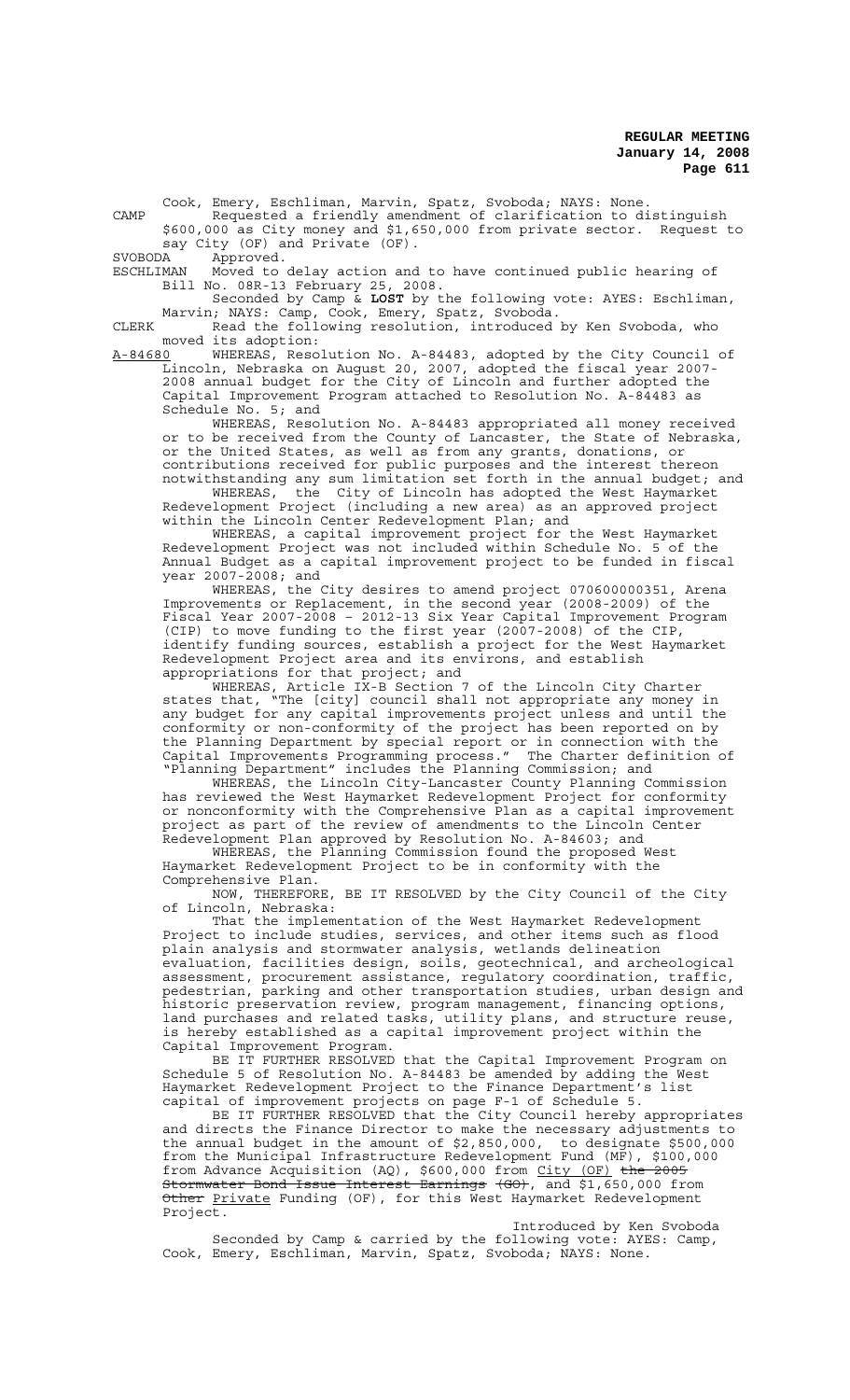## **PETITIONS & COMMUNICATIONS**

- INFORMAL PETITION TO CREATE A PAVING DISTRICT FOR THE ALLEY THAT RUNS NORTH TO SOUTH, BETWEEN 33 $^{\text{\tiny{RD}}}$  STREET AND 34 $^{\text{\tiny{TH}}}$  STREET, FROM D STREET NORTH TO F STREET SUBMITTED BY AUGUST PONSTINGL - CLERK presented said petition which was referred to the Public Works Department.
- SETTING THE HEARING DATE OF MON., FEBRUARY 4, 2008 AT 1:30 P.M. FOR APPLICATION OF SMITH ENTERPRISES, INC. DBA JACKPOT CONVENIENCE STORE FOR A CLASS D LIQUOR LICENSE LOCATED AT 501 WEST A STREET - CLERK read the following resolution, introduced by Jon Camp, who moved its adoption:<br><u>A-84681</u> BE

A-84681 BE IT RESOLVED by the City Council, of the City of Lincoln, that a hearing date is hereby set for Mon., February 4, 2008 at 1:30 p.m. or as soon thereafter as possible in the City Council Chambers, County-City Building, 555 S. 10<sup>th</sup> St., Lincoln, NE, for Application of Smith Enterprises, Inc. dba Jackpot Convenience Store for a Class D liquor license located at 501 West A Street.

If the Police Dept. is unable to complete the investigation by said time, a new hearing date will be set.

Introduced by Jon Camp Seconded by Svoboda & carried by the following vote: AYES: Camp, Cook, Emery, Eschliman, Marvin, Spatz, Svoboda; NAYS: None.

SETTING THE HEARING DATE OF MON., FEBRUARY 4, 2008 AT 1:30 P.M. FOR MANAGER APPLICATION OF DIANA NASSEFF FOR MISSION 3 LLC DBA U-STOP CONVENIENCE SHOP LOCATED AT 110 WEST O STREET - CLERK read the following resolution, introduced by Jon Camp, who moved its adoption:

A-84682 BE IT RESOLVED by the City Council, of the City of Lincoln, that a hearing date is hereby set for Mon., February 4, 2008 at 1:30 p.m. or as soon thereafter as possible in the City Council Chambers, County-City Building, 555 S. 10<sup>th</sup> St., Lincoln, NE, for Manager Application of Diana Nasseff for Mission 3 LLC dba U-Stop Convenience Shop located at 110 West O Street.

If the Police Dept. is unable to complete the investigation by said time, a new hearing date will be set.

Introduced by Jon Camp Seconded by Svoboda & carried by the following vote: AYES: Camp, Cook, Emery, Eschliman, Marvin, Spatz, Svoboda; NAYS: None.

SETTING THE HEARING DATE OF MON., JANUARY 28, 2008 AT 5:30 P.M. FOR APPLICATION OF BLACK CADILLAC, INC. DBA LIBATIONS, TOO FOR A CLASS C LIQUOR LICENSE LOCATED AT 5310 S. 56 $^{\text{\tiny{TH}}}$  STREET, STE. 1 - CLERK read the following resolution, introduced by Jon Camp, who moved its adoption: A-80682 BE IT RESOLVED by the City Council, of the City of Lincoln, that a hearing date is hereby set for Mon., January 28, 2008 at 5:30

p.m. or as soon thereafter as possible in the City Council Chambers, .<br>County-City Building, 555 S. 10<sup>th</sup> St., Lincoln, NE, for Application of Black Cadillac, Inc. dba Libations, Too for a Class C liquor license located at 5310 S. 56<sup>th</sup> Street, Ste. 1.

If the Police Dept. is unable to complete the investigation by said time, a new hearing date will be set.

Introduced by Jon Camp Seconded by Svoboda & carried by the following vote: AYES: Camp, Cook, Emery, Eschliman, Marvin, Spatz, Svoboda; NAYS: None.

## **MISCELLANEOUS BUSINESS - NONE**

### **REPORTS OF CITY OFFICERS**

- LINCOLN WATER & WASTEWATER SYSTEM RECAPITULATION OF DAILY CASH RECEIPTS FOR DECEMBER, 2007 - CLERK presented said report which was placed on file in the Office of the City Clerk.
- REPORT FROM CITY TREASURER OF FRANCHISE TAX FOR THE MONTH OF NOVEMBER, 2007 FROM AQUILA - CLERK presented said report which was placed on file in the Office of the City Clerk.
- REPORT FROM CITY TREASURER OF EMERGENCY 911 SURCHARGES FOR THE MONTH OF NOVEMBER, 2007: TWC DIGITAL PHONE LLC, LEVEL 3 COMM. LLC, LEVEL 3 COMM., LLC, AT&T COMM. OF MIDWEST, COMTEL TELCOM ASSETS - CLERK presented said report which was placed on file in the Office of the City Clerk.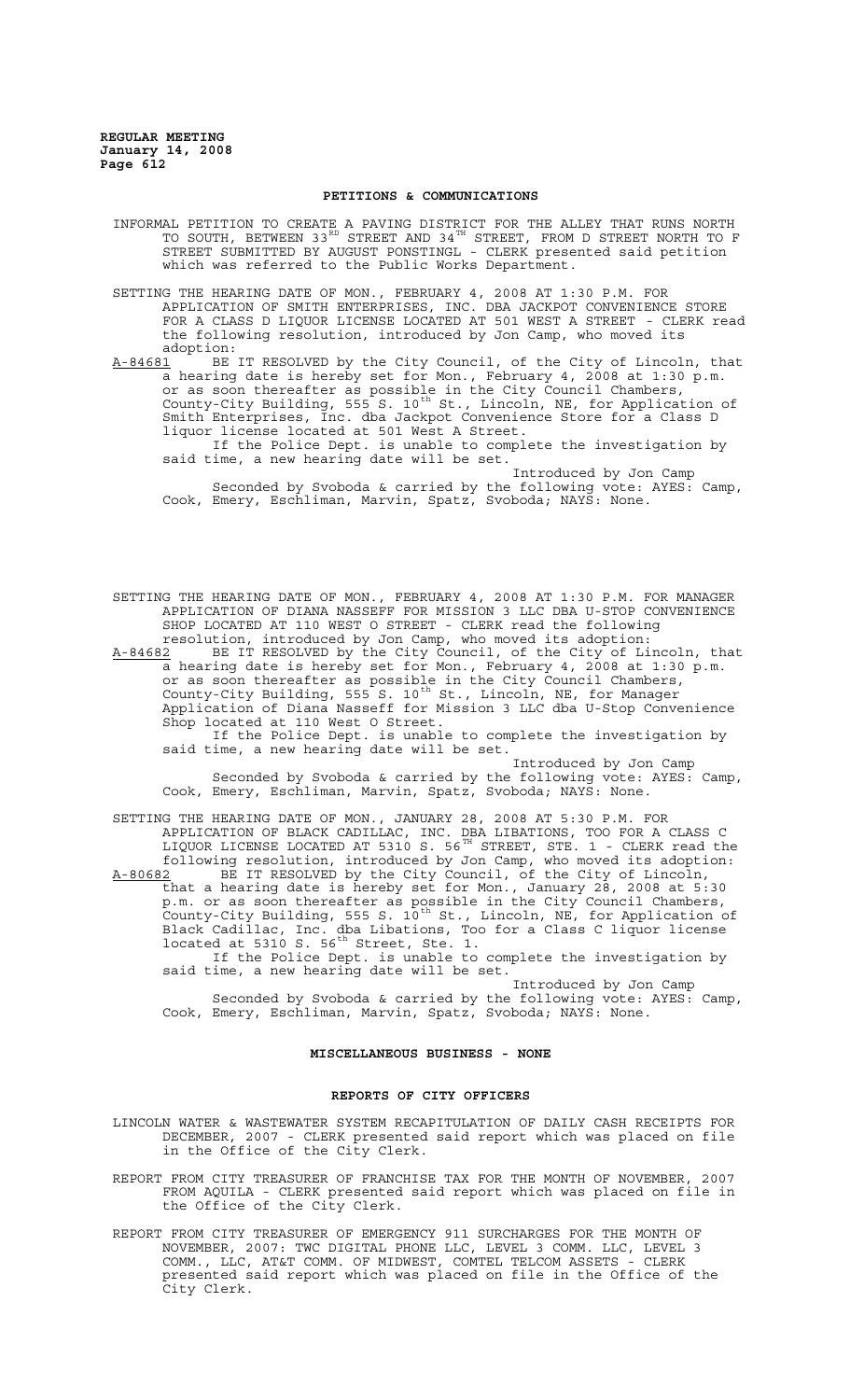- REPORT FROM CITY TREASURER OF TELECOMMUNICATIONS OCCUPATION TAX FOR THE MONTH OF <u>OCTOBER, 2007</u>: NEBRASKA TECH. & TELECOMM., WINDSTREAM NEBRASKA, FLYING J, ALLTEL, ALLTEL COMM. OF NE, TWC DIGITAL PHONE, USCOC OF GREATER IOWA, WINDSTREAM SYSTEMS OF THE MIDWEST, CRICKET, AT&T COMM. OF MIDWEST, NEW CINGULAR WIRELESS PCS, CIMCO, BUSINESS PROD. SOLUTIONS, TCG OMAHA, ONSTAR, MCLEODUSA, TELECORP, LDMI, IBM GLOBAL, QUANTUM SHIFT, KDDI AMERICA, GUARANTEED PHONE SERVICE, PRIMUS, WORKING ASSETS FUNDING SERVICE, USCOC OF NE/KS, QWEST, VERIZON-BELL ATLANTIC, BROADWING, VERIZON SELECT, VIRGIN MOBILE USA, WHOLESALE CARRIER SERVICES, VCN, GLOBAL CROSSING BANDWIDTH, MOVIDA, TANS NATIONAL, GLOBAL CROSSING, GLOBALSTAR USA, ACN, TRACFONE, XO COMM., ADVANCED TEL, BROADBAND DYNAMICS, EARTHLINK, VOICECOM, INTELICALL OPERATOR, CINCINNATI BELL ANY DISTANCE, NORSTAN NETWORK, NETWORK BILLING, TELEPLUS WIRELESS; NOVEMBER, 2007: D&D&, ALLTEL COMM. OF NEBRASKA, ALLTEL, NEXTEL PARTNERS, SPRINT SPECTRUM, SPRINT, VERIZON, WINDSTREAM SYSTEMS OF THE MIDWEST, WINDSTREAM NEBRASKA, LIGHTYEAR NETWORK SOLUTIONS, GLOBALCOM, GTC TELECOM, ENHANCED, TRI-M, ZONE TELECOM, ACCERIS, BUSINESS TELECOM, LONG DISTANCE, NOSVA, NOS, NETWORK BILLING SYSTEMS, FIRST COMM., NEXTEL WEST, 360NETWORKS(USA), ATS MOBILE, COVISTA, BT AMERICAS, COMPLIANCE SOLUTIONS - CLERK presented said report which was placed on file in the Office of the City Clerk.
- REAPPOINTING DAWN ROCKEY AND RICHARD EVNEN TO THE LINCOLN ELECTRIC SYSTEM ADMINISTRATIVE BOARD FOR THREE-YEAR TERMS EXPIRING JANUARY 1, 2011 - CLERK read the following resolution, introduced by Ken Svoboda, who moved its adoption:
- A-84684 BE IT RESOLVED by the City Council of the City of Lincoln, Nebraska:

That the reappointment of Dawn Rockey and Richard Evnen to the Lincoln Electric System Administrative Board for three-year terms expiring January 1, 2011, is hereby approved.

Introduced by Ken Svoboda Seconded by Camp & carried by the following vote: AYES: Camp, Cook, Emery, Eschliman, Marvin, Spatz, Svoboda; NAYS: None.

APPOINTING PATRICK BEANS TO THE LINCOLN ELECTRIC SYSTEM ADMINISTRATIVE BOARD FOR A THREE-YEAR TERM EXPIRING JANUARY 1, 2011 - CLERK read the following resolution, introduced by Ken Svoboda, who moved its

adoption:<br>A-84685 BE BE IT RESOLVED by the City Council of the City of Lincoln, Nebraska:

That the appointment of Patrick Beans to the Lincoln Electric System Administrative Board for a three-year term expiring January 1, 2011, is hereby approved.

Introduced by Ken Svoboda Seconded by Camp & carried by the following vote: AYES: Camp, Cook, Emery, Eschliman, Marvin, Spatz, Svoboda; NAYS: None.

APPROVING THE APPOINTMENT OF GREGORY MACLEAN AS THE DIRECTOR OF THE PUBLIC WORKS & UTILITIES DEPARTMENT - CLERK read the following resolution, introduced by Ken Svoboda, who moved its adoption:

A-84686 BE IT RESOLVED by the City Council of the City of Lincoln, Nebraska:

That the appointment of Gregory MacLean to the position of Director of the Public Works and Utilities Department effective December 17, 2007, is hereby approved.

Introduced by Ken Svoboda Seconded by Camp & carried by the following vote: AYES: Camp, Cook, Emery, Eschliman, Marvin, Spatz, Svoboda; NAYS: None.

REAPPOINTING DOUG BIGGERSTAFF TO THE EXAMINING BOARD OF PLUMBERS FOR A THREE-YEAR TERM EXPIRING SEPTEMBER 4, 2010 - CLERK read the following

resolution, introduced by Ken Svoboda, who moved its adoption: A-84687 BE IT RESOLVED by the City Council of the City of Lincoln, Nebraska:

That the reappointment of Doug Biggerstaff to the Examining Board of Plumbers for a three-year term expiring September 4, 2010, is hereby approved.

Introduced by Ken Svoboda Seconded by Camp & carried by the following vote: AYES: Camp, Cook, Emery, Eschliman, Marvin, Spatz, Svoboda; NAYS: None.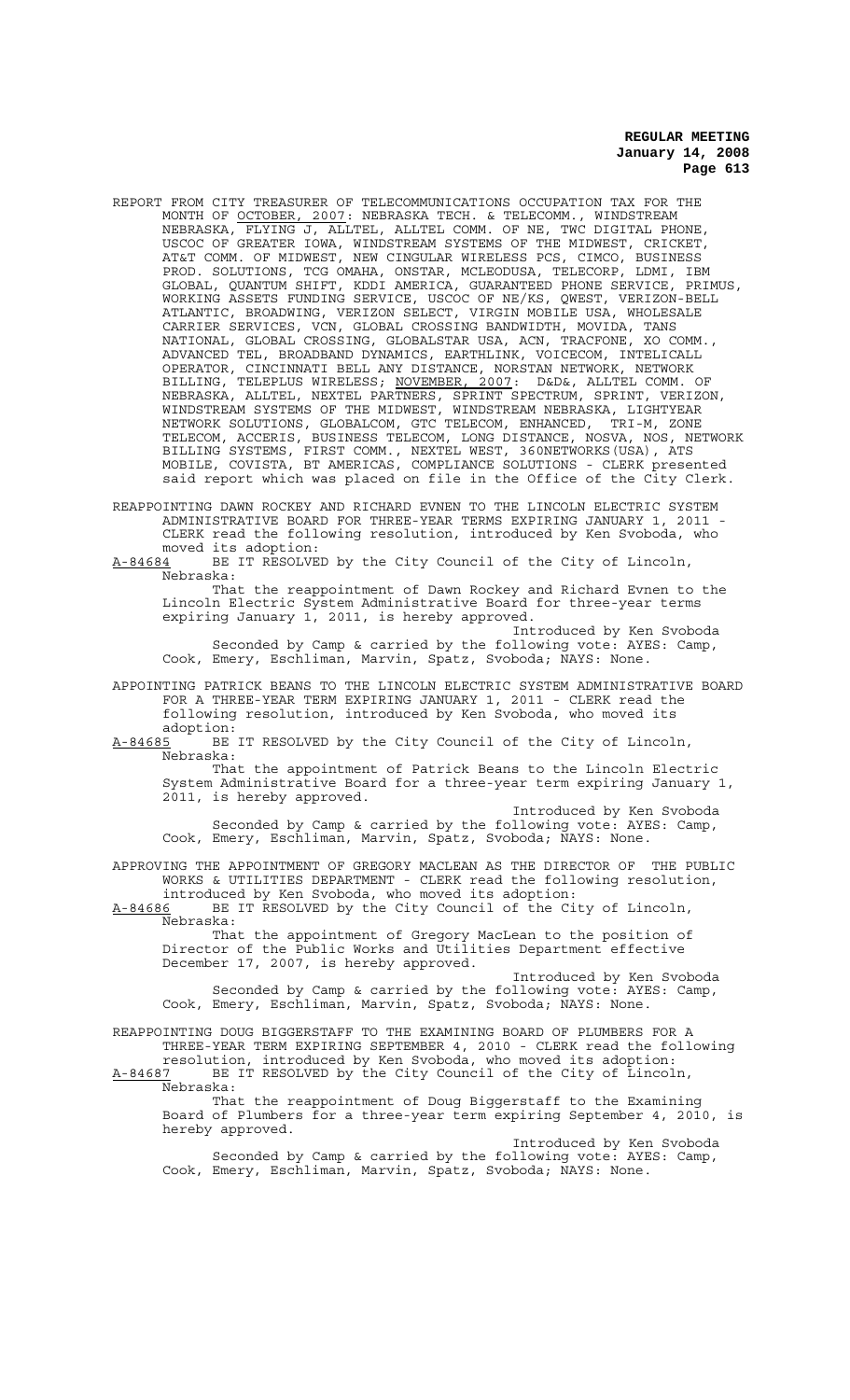REAPPOINTING DOUG BIGGERSTAFF TO THE WATER CONDITIONING BOARD OF EXAMINERS FOR A THREE-YEAR TERM EXPIRING SEPTEMBER 4, 2010 - CLERK read the following resolution, introduced by Ken Svoboda, who moved its adoption: A-84688 BE IT RESOLVED by the City Council of the City of Lincoln, Nebraska: That the reappointment of Doug Biggerstaff to the Water Conditioning Board of Examiners for a three-year term expiring September 4, 2010, is hereby approved. Introduced by Ken Svoboda Seconded by Camp & carried by the following vote: AYES: Camp, Cook, Emery, Eschliman, Marvin, Spatz, Svoboda; NAYS: None. APPOINTING CARL ESKRIDGE TO THE CITIZEN POLICE ADVISORY BOARD FOR A THREE-EAR TERM EXPIRING NOVEMBER 17, 2010 - CLERK read the following resolution, introduced by Ken Svoboda, who moved its adoption: A-84689 BE IT RESOLVED by the City Council of the City of Lincoln, Nebraska: That the appointment of Carl Eskridge to the Citizen Police Advisory Board for a three-year term expiring November 17, 2010, is hereby approved. Introduced by Ken Svoboda Seconded by Camp & carried by the following vote: AYES: Camp, Cook, Emery, Eschliman, Marvin, Spatz, Svoboda; NAYS: None. APPOINTING JIM ELSENER TO THE CITIZEN POLICE ADVISORY BOARD TO FILL AN UNEXPIRED TERM EXPIRING NOVEMBER 17, 2008 - CLERK read the following resolution, introduced by Ken Svoboda, who moved its adoption: A-84690 BE IT RESOLVED by the City Council of the City of Lincoln, Nebraska: That the appointment of Jim Elsener to the Citizen Police Advisory Board to fill an unexpired term expiring November 17, 2008, is hereby approved. Introduced by Ken Svoboda Seconded by Camp & carried by the following vote: AYES: Camp, Cook, Emery, Eschliman, Marvin, Spatz, Svoboda; NAYS: None. REAPPOINTING JEFFREY JENKINS AND JOSEPH SKOPP TO THE AIR POLLUTION CONTROL ADVISORY BOARD FOR THREE-YEAR TERMS EXPIRING NOVEMBER 1, 2010 - CLERK read the following resolution, introduced by Ken Svoboda, who moved its adoption: A-84691 BE IT RESOLVED by the City Council of the City of Lincoln, Nebraska: That the reappointment of Jeffrey Jenkins and Joseph Skopp to the Air Pollution Control Advisory Board for three-year terms expiring November 1, 2008, is hereby approved. Introduced Ken Svoboda Seconded by Camp & carried by the following vote: AYES: Camp, Cook, Emery, Eschliman, Marvin, Spatz, Svoboda; NAYS: None. REAPPOINTING JOEL GAJARDO AND COLETTE MAST TO THE MULTICULTURAL ADVISORY COMMITTEE FOR THREE-YEAR TERMS EXPIRING SEPTEMBER 18, 2010 - CLERK read the following resolution, introduced by Ken Svoboda, who moved its adoption: A-84692 BE IT RESOLVED by the City Council of the City of Lincoln, Nebraska: That the reappointment of Joel Gajardo and Colette Mast to the Multicultural Advisory Committee for a three-year term expiring September 18, 2010, is hereby approved. Introduced by Ken Svoboda Seconded by Camp & carried by the following vote: AYES: Camp, Cook, Emery, Eschliman, Marvin, Spatz, Svoboda; NAYS: None. **ORDINANCE - 1ST READING & RELATED RESOLUTIONS (AS REQUIRED)- NONE ORDINANCES - 3RD READING & RELATED RESOLUTIONS (as required)** APPROVING A SUBLEASE AGREEMENT BETWEEN THE CITY AND EXPERIENCE WORKS FOR PROVIDING JOB TRAINING AND EMPLOYMENT SERVICES UNDER THE WORKFORCE INVESTMENT ACT - CLERK read an ordinance, introduced by John Spatz, accepting and approving a Sublease Agreement between the City of Lincoln, Nebraska and Experience Work for a lease of space at 1010 N Street, Lincoln, Lancaster County, Nebraska for a term of August 1,

2007 through June 30, 2008 whereby the City of Lincoln is subleasing space to Experience Works, at the One Stop Career Center for providing job training and employment services under the Workforce Investment

Act, the third time. SPATZ Moved to pass the ordinance as read.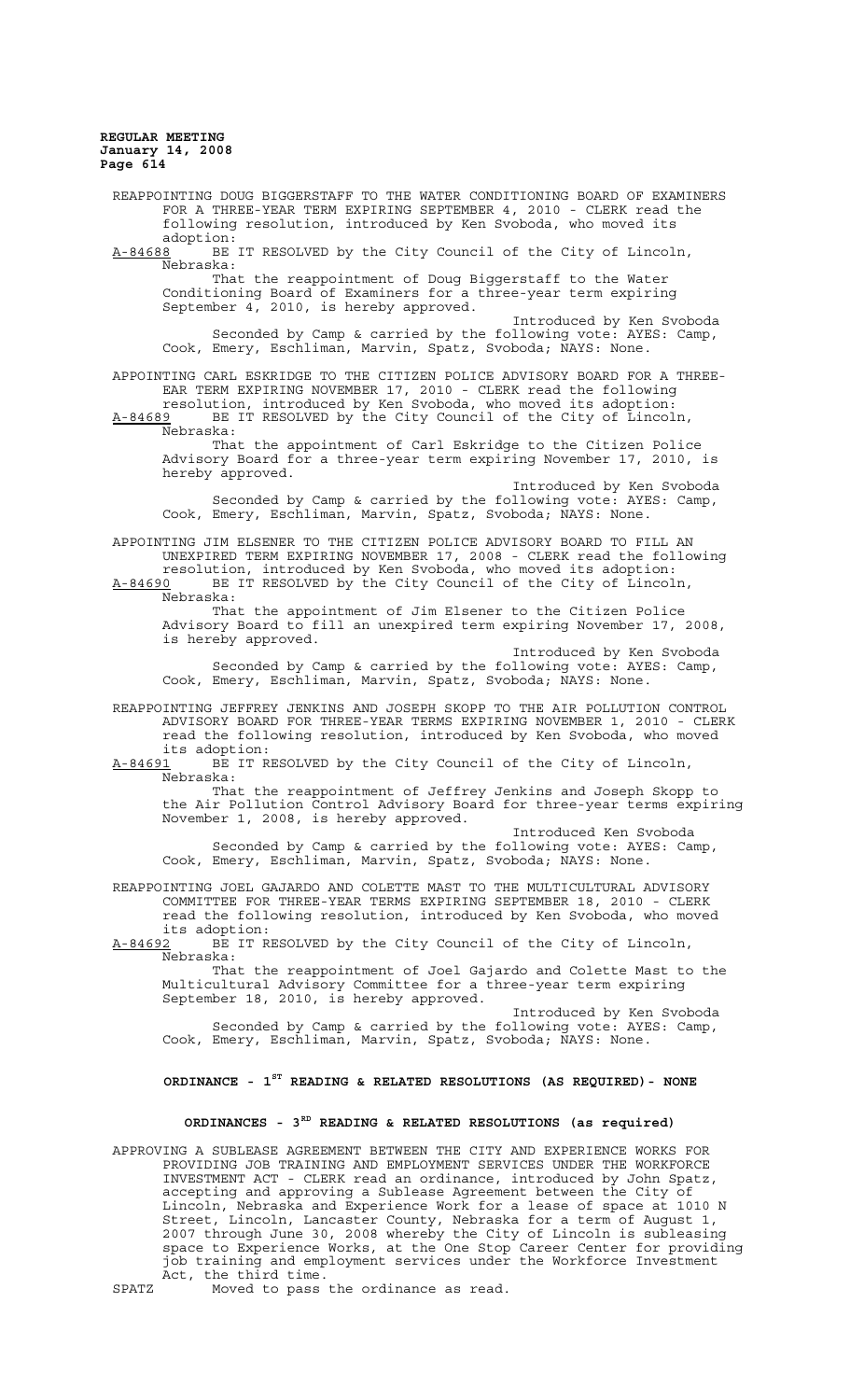Seconded by Camp & carried by the following vote: AYES: Camp, Cook, Emery, Eschliman, Marvin, Spatz, Svoboda; NAYS: None. The ordinance, being numbered **#19037**, is recorded in Ordinance Book #26, Page

CHANGE OF ZONE 07058 – AMENDING SECTION 27.63.680 OF THE LINCOLN MUNICIPAL CODE RELATING TO THE SALE OF ALCOHOLIC BEVERAGES FOR CONSUMPTION ON THE PREMISES BY SPECIAL PERMIT TO ALLOW SUCH SALES ON THE PREMISES OF A RESTAURANT IN THE B-1, B-3, H-1, H-2, H-3, H-4, I-1, I-2, AND I-3 DISTRICTS SUBJECT TO APPROVAL OF A SPECIAL PERMIT AND PROVIDING CONDITIONS THEREFOR - PRIOR to reading:

COOK Moved amendment #1 to Bill No. 07-186 in the following manner: On page 3, between lines 9 and 10, add a new condition  $(4)$  as ows:  $(4)$  Hours of operation must not commence prior to 8:00 follows: (4) Hours of operation must not commence prior to 8:00 a.m. and shall end no later than 10:00 p.m. 2. Renumber the subsequent conditions accordingly.

Seconded by Camp & **LOST** by the following vote: AYES: Cook, Eschliman; NAYS: Camp, Emery, Marvin, Spatz, Svoboda.

COOK Moved amendment #1a to Bill No. 07-186 in the following manner: 1. On page 3, between lines 9 and 10, add a new condition (4) as follows: (4) Hours of operation must not commence prior to 8:00 a.m. and shall end no later than 11:00 p.m. 2. Renumber the subsequent conditions accordingly.

Seconded by Emery & carried by the following vote: AYES: Cook, Emery, Eschliman, Marvin, Spatz, Svoboda; NAYS: Camp.

COOK Moved amendment #2 to Bill No. 07-186 in the following manner: 1. On page 3, line 11, delete "11:00" insert in lieu thereof 10:00. Seconded by Eschliman & carried by the following vote: AYES: Camp, Cook, Emery, Eschliman, Marvin, Spatz, Svoboda; NAYS: None.

COOK Moved amendment #3 to Bill No. 07-186 in the following manner: 1. On page 3, line 9, after the period, add the following language: Alcoholic beverages shall only be sold to the customer purchasing a full course meal. For the purpose of this section, full course meal shall mean a diversified selection of food which is ordinarily consumed with the use of tableware and cannot conveniently be consumed while standing or walking. Appetizers, such as popcorn, nachos, pretzels, potato skins, relish trays, etc. (hot or cold) are not full course meals.

Seconded by Camp & **LOST** by the following vote: AYES: Cook, Emery, Marvin; NAYS: Camp, Eschliman, Spatz, Svoboda.

COOK Moved amendment #4 to Bill No. 07-186 in the following manner: On page 3, line 1, insert a new condition to read as follows:  $(1)$ The Permittee as the holder of any liquor license issued on the premises pursuant to a special permit for the sale of alcoholic beverages for consumption on the premises of a restaurant shall agree in writing to voluntarily surrender and consent to the cancelling of the liquor license in the event the special permit is revoked by the City. If the Permittee is not the holder of the liquor license, the Permittee shall require such holder to agree in writing to voluntarily surrender and consent to the cancelling of the liquor license in the event the special permit is revoked by the City. In addition, the City shall request that the Nebraska Liquor Control Commission issue

the liquor license contingent upon the premises having such special permit.

Renumber the subsequent paragraphs accordingly.

Seconded by Emery & carried the following vote: AYES: Camp,

Cook, Emery, Eschliman, Marvin, Spatz, Svoboda; NAYS: None. CLERK Read an ordinance, introduced by John Spatz, amending Section 27.63.680 of the Lincoln Municipal Code relating to sale of alcoholic beverages for consumption on the premises by special permit to allow such sales on the premises of a restaurant in B-1, B-3, H-1, H-2, H-3, H-4, I-1, I-2, and I-1 districts subject to approval of a special permit and providing conditions therefor; and repealing Section 27.63.680 of the Lincoln Municipal Code as hitherto existing, the third time.

SPATZ Moved to pass the ordinance read.

Seconded by Svoboda & carried by the following vote: AYES: Camp, Emery, Marvin, Spatz, Svoboda; NAYS: Cook, Eschliman. The ordinance, being numbered **#19038**, is recorded in Ordinance Book #26, Page

## **REGISTERED TO SPEAK SESSION - NONE**

### **OPEN MICROPHONE SESSION**

Gary Hoffman, 4741 S.  $47<sup>th</sup>$  Street, came forward for Faith United